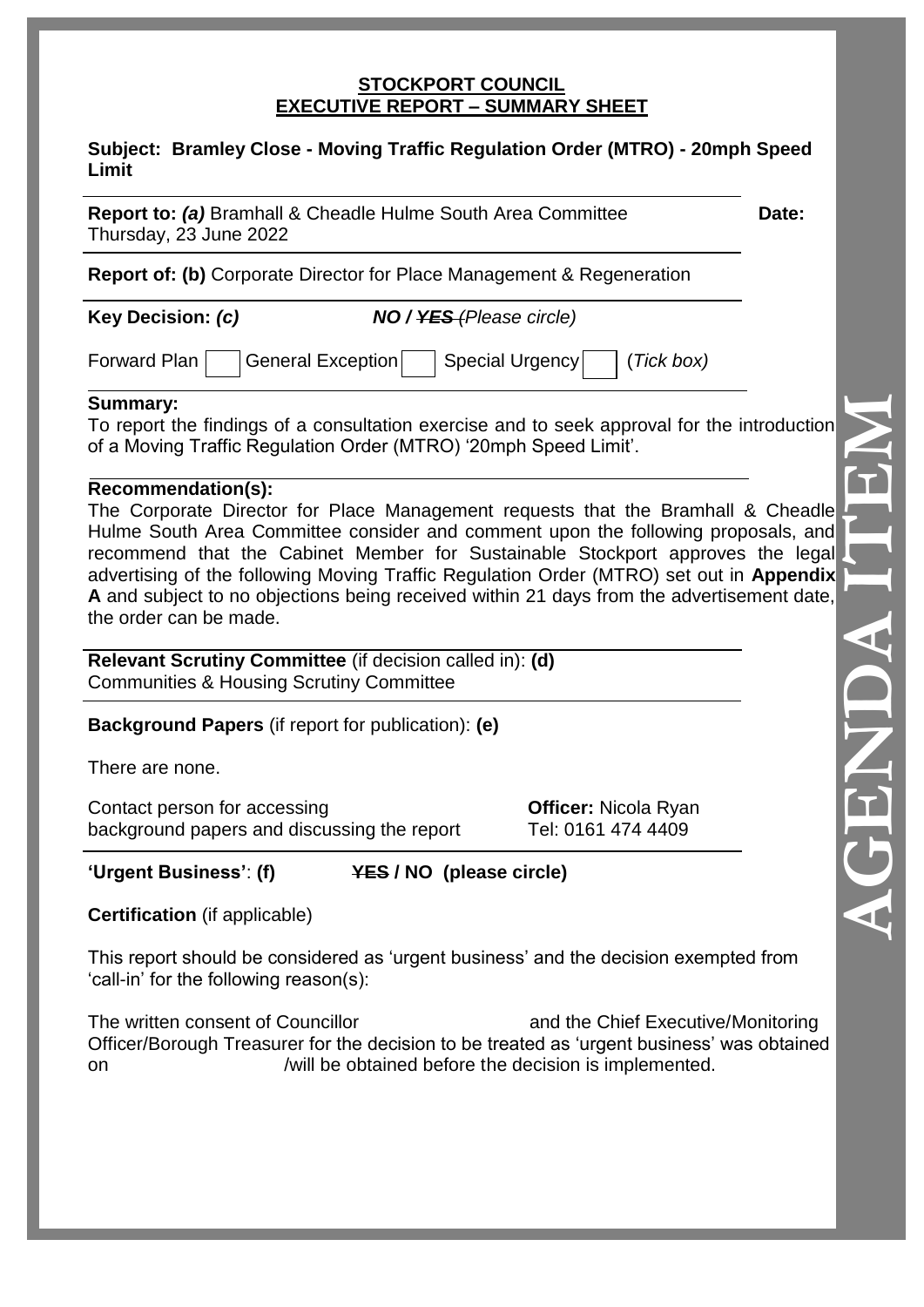Bramhall & Cheadle Hulme South Area Committee Meeting: Thursday, 23 June 2022

## **Bramley Close - Moving Traffic Regulation Order (MTRO) - 20mph Speed Limit**

Report of the Corporate Director for Place Management & Regeneration

## **1. INTRODUCTION AND PURPOSE OF REPORT**

1.1 To report the findings of a consultation exercise and to seek approval for the introduction of a Moving Traffic Regulation Order (MTRO) as show in **Appendix A**.

# **2. BACKGROUND**

- 2.1. Traffic Services received a request from the Highway Ward Spokesperson for the Bramhall South & Woodford Ward to introduce 20mph Speed Limit on Bramley Close for its entire length.
- 2.2. Bramley Close receives high volumes of traffic from the library, health centre and large car park.
- 2.3. Bramley Close is relatively 'tight' in nature due to the highway design layout, it has multiple bends and it is a one-way system.

## **3. PROPOSALS**

3.1. To address the request received, it is proposed to introduce a Moving Traffic Regulation Order (MTRO) '20mph Speed Limit' on Bramley Close. These proposals are outlined in **Drawing No. NM8-5183-01**.

# **4. LEGAL POSITION/IMPLICATIONS**

4.1. The Traffic Management Orders would be made under Section 1 of the Road Traffic Regulation Act 1984. The Council is required by the Local Authorities Traffic Order (Procedure) (England and Wales) Regulations 1996 to give notice of its intention to make a Traffic Order (by publishing a draft traffic order). These regulations also require the Council to consider any representations received as a result of publishing the draft Order.

# **5. CONSIDERATION OF ALTERNATIVE SOLUTIONS**

5.1. No other alternatives were considered.

## **6. CONSULTATION**

- 6.1. The Local Ward Councillors have been consulted and no adverse comments were received.
- 6.2. Greater Manchester Police (GMP) have been consulted with and have no objections to these proposals. However, it is worth noting GMP's policy is to 'engage and educate' in 20mph limits/zones and not to enforce.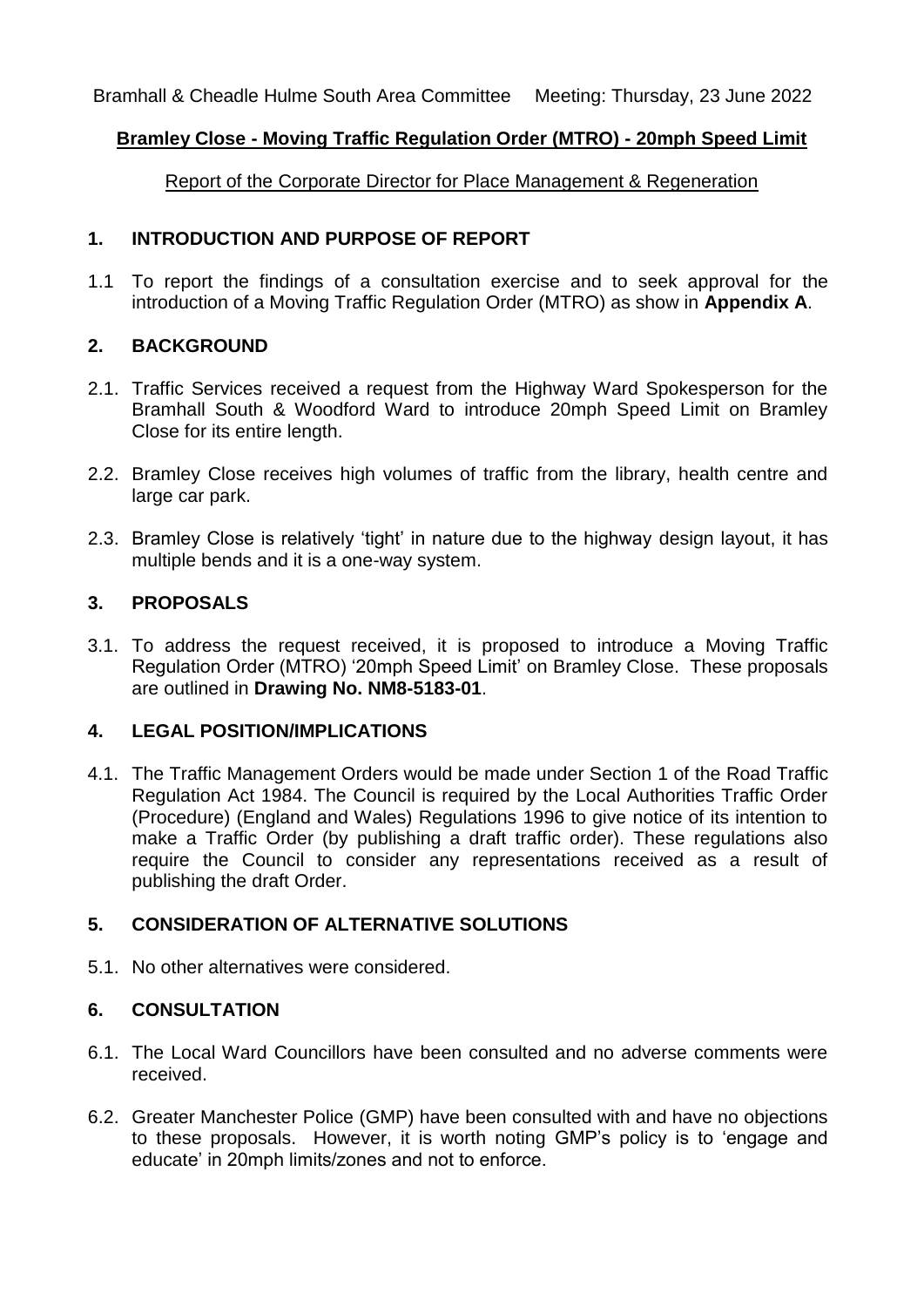6.3. All properties on Bramley Close have been consulted with together with nearby properties on Bramhall Lane South.

From a total of 17 No. letters sent to residents/businesses, 6 No. responses (35%) were received; of the responses received, 6 No. responses (100%) support these proposals.

| <b>COMMENT</b>                                                                                                                                                            | <b>TRAFFIC SERVICES RESPONSE</b>                                                                                                                                                            |
|---------------------------------------------------------------------------------------------------------------------------------------------------------------------------|---------------------------------------------------------------------------------------------------------------------------------------------------------------------------------------------|
| Please no speed bumps/strips.                                                                                                                                             | There are no proposals to install speed<br>cushions on Bramley Close. Due to the<br>nature of the highway design layout of<br>the Close, natural traffic calming<br>features already exist. |
| Council should also consider<br>The<br>improving the footway $-$ there is no<br>footway on the south side of Bramley<br>Close and an incomplete on one the<br>north side. | The installation of a new and changes to<br>the existing footway is not within the<br>scope of this scheme.                                                                                 |

## **7. FINANCIAL IMPLICATIONS**

- 7.1. It is noted that lighting column asset ref LC 2, which is located upon entry to the Bramhall Health Centre, is not one of SMBC's assets. This lighting column and belongs to the health centre. Therefore, Traffic Services are in the process of contacting the health centre to request permission to install one of the proposed 20mph repeater signs onto this. In the event permission is not provided a new post will have to be installed. A contingency has been considered when calculating the estimated costs of this scheme. Point 7.3 refers.
- 7.2. Due to the narrowness of Bramley Close, it is highly likely a road closure will be required whilst the carriageway 20mph roundel is installed. Point 7.3 refers.
- 7.3. The estimated costs of this scheme are as follows:

| Lining                                                   | £ | 90.00      |
|----------------------------------------------------------|---|------------|
| <b>Traffic Management Costs for Lining Works</b>         |   | £ 460.00   |
| Supply & installation of signage                         |   | £1,430.00  |
| Contingency should a new pole & installation be required |   | £ $250.00$ |
| <b>TOTAL</b>                                             |   | £2,230.00  |

To be funded by the Bramhall South & Woodford Delegated Ward Budget.

## **8. TIMESCALES**

8.1. 3-4 months, subject to objections.

## **9. EQUALITIES/COMMUNITY IMPACT ASSESSMENT**

- 9.1. Equal Opportunities
	- To provide a suitable and safer environment for pedestrians and other road users. The scheme contributes to the Council's vision statement "Promote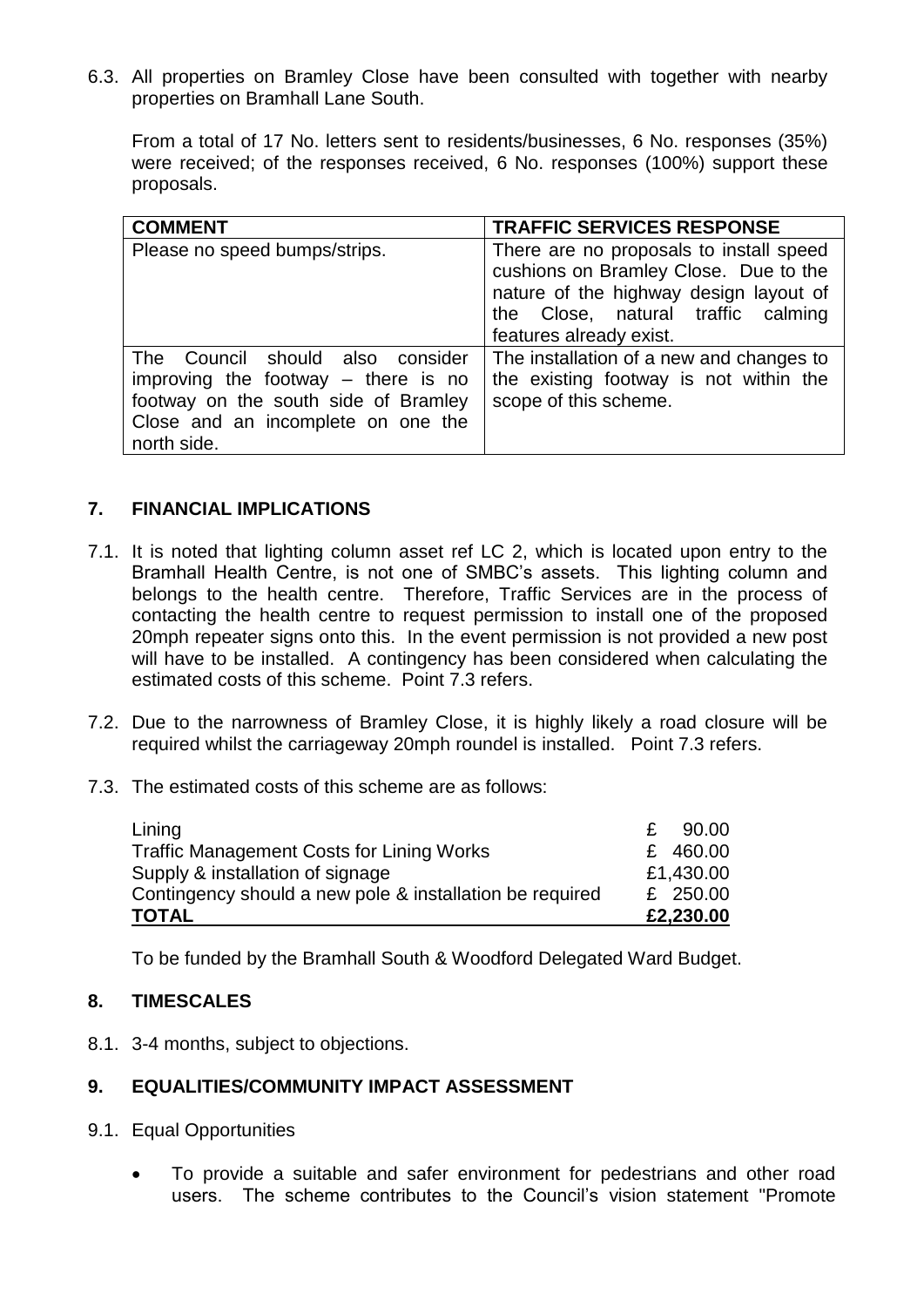equal life outcomes for all by tackling known inequalities across the borough of Stockport".

- 9.2. Sustainable Environment
	- To develop and sustain a healthy, safe and attractive local environment which contributes to Stockport. Stockport Council understands the responsibility it has to lead by example and help the broader community make a positive contribution to the local environment.

## **10. CONCLUSIONS AND RECOMMENDATIONS**

10.1.The Corporate Director for Place Management requests that the Bramhall & Cheadle Hulme South Area Committee consider and comment upon the following proposals, and recommend that the Cabinet Member for Sustainable Stockport approves the legal advertising of the following Moving Traffic Regulation Order (MTRO) set out in **Appendix A**, and subject to no objections being received within 21 days from the advertisement date, the order can be made.

## **Background Papers**

There are no background papers to this report.

Anyone wishing further information please contact Nicola Ryan on telephone number Tel: 0161 474 4409 or by email on nicola.ryan@stockport.gov.uk